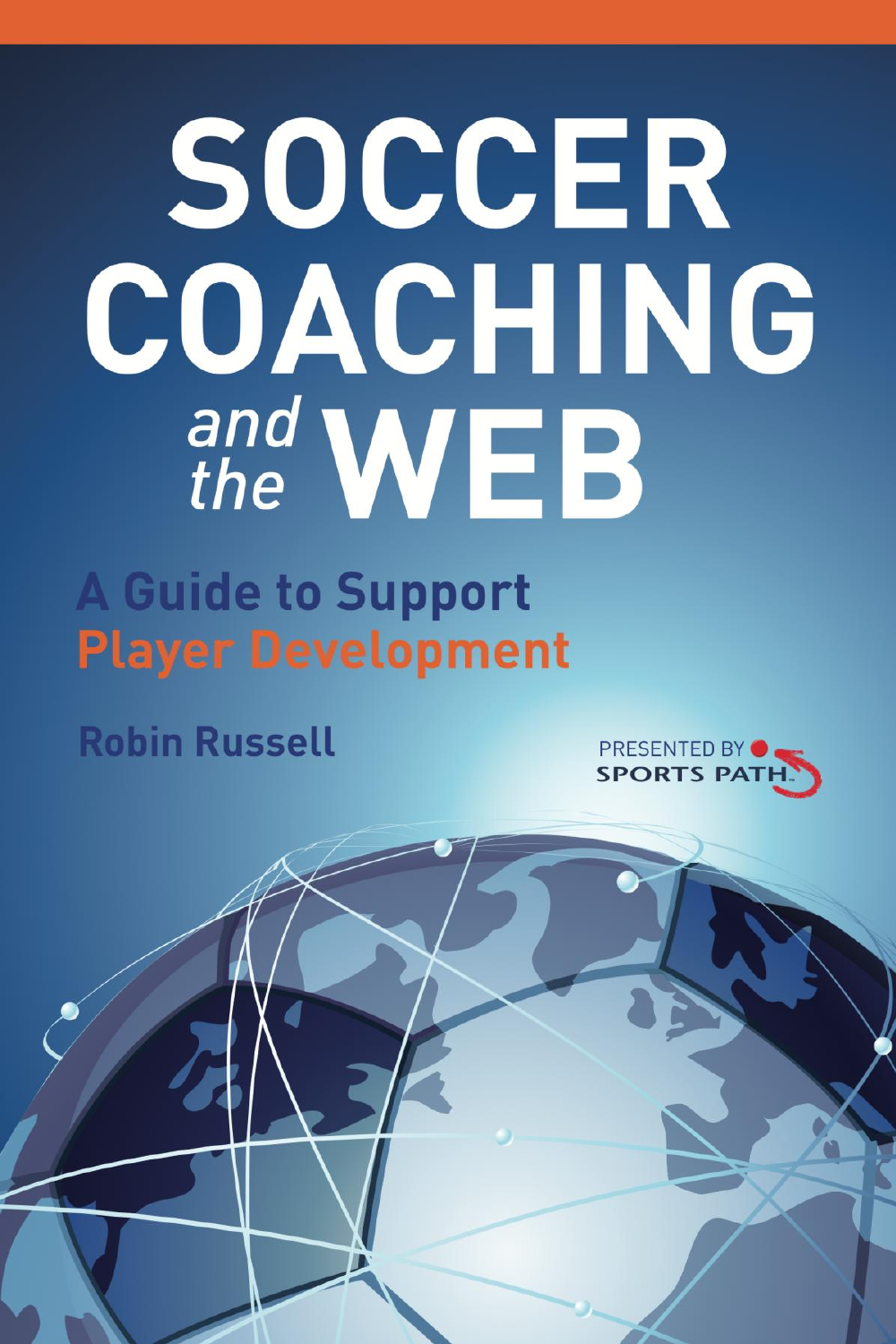## **Soccer Coaching and the Web: A Guide to Support Player Development**

### Robin Russell

Published by Sports Path International Limited

Copyright © 2013 Robin M Russell

All rights reserved.

ISBN-13: 978-1493689378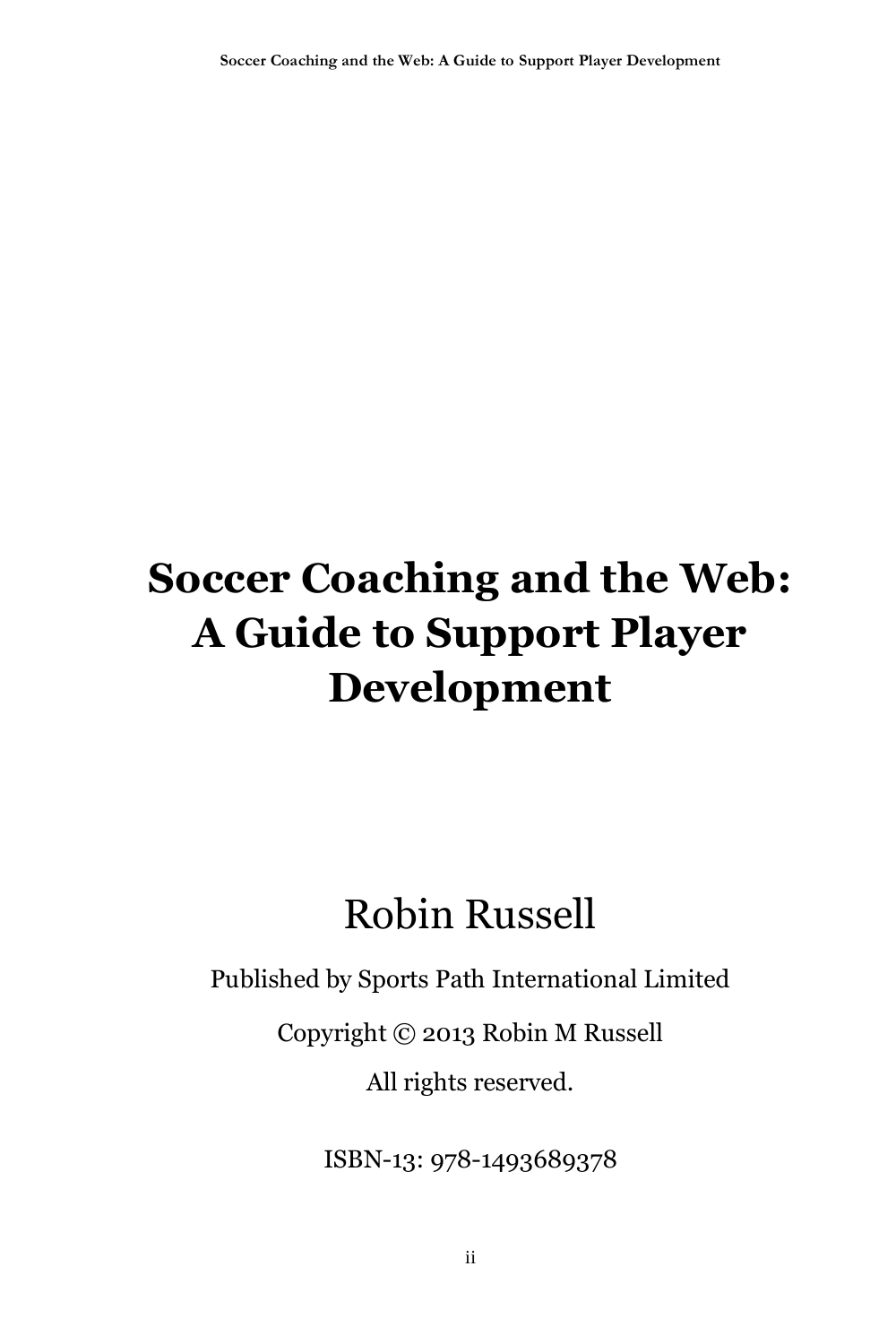#### **CONTENTS**

| CHAPTER 1: Why use the Web to support Player Development?               |
|-------------------------------------------------------------------------|
| CHAPTER 2: Capturing and Organizing Knowledge  20                       |
| <b>CHAPTER 3: Developing your Virtual Learning Environment (VLE) 41</b> |
|                                                                         |
|                                                                         |
|                                                                         |
|                                                                         |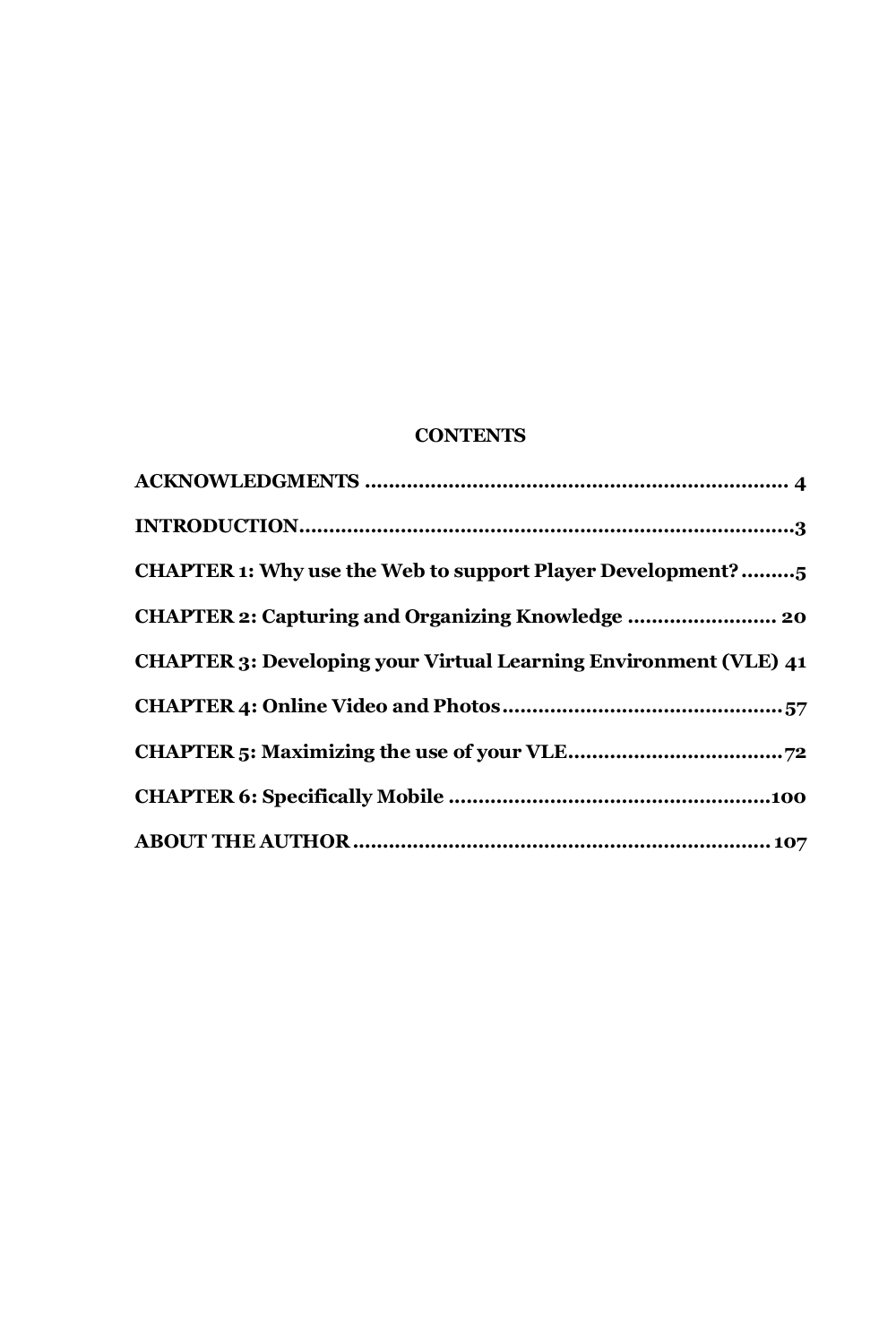#### **ACKNOWLEDGMENTS**

<span id="page-3-0"></span>I would to thank the hundreds of Soccer Coaches who took part in our Online Survey and told us how they use the Web to support the development of their players.

My special gratitude to the coaches who gave permission for us to recognize their good practice in this book

Many thanks also for the inspiration provided by these innovators in their use of the web to support Player Development:

- Ricky Clarke[: http://rickymastercoach.com/](http://rickymastercoach.com/)
- Vince Ganzberg[: http://soccermentors.com/](http://soccermentors.com/)
- James Lambert[: www.positionalfootball.com](http://r20.rs6.net/tn.jsp?e=001ni1_Ov497F1VzDblv42N7mqafXtDO3CCArdr4KDPzSfV-mFYQ7VmraF_UhZDphII2Pss8JaLDBw0xsqNtEvD0Qain7poEfwcciGPwMzSgPQ_IjraeIqul_9oW7-6HFSK)
- Tony Waiters[: http://www.worldofsoccer.com/](http://www.worldofsoccer.com/)

I would also like to thank those who have read the book and provided me with valuable feedback, emphasizing of course that any mistakes found are entirely my responsibility.

Jane Hart is a world expert on the use of the web in learning and development and she has been an inspiration for me. She is the Founder of the Centre for Learning & Performance Technologies (C4LPT), one of the world's most visited learning sites on the Web. For more about the resources you will find there, visi[t http://c4lpt.co.uk/jane-hart/](http://c4lpt.co.uk/jane-hart/)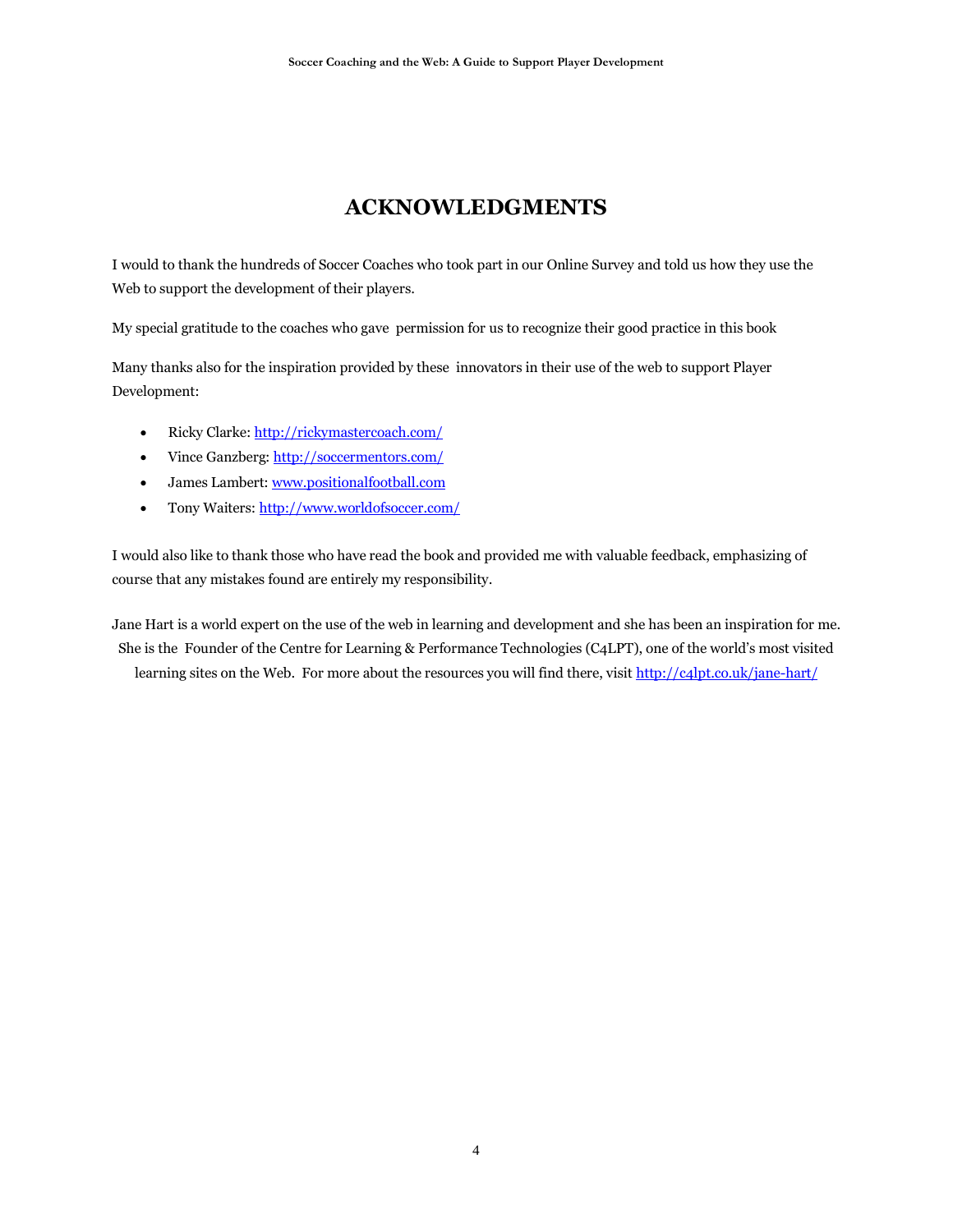#### **INTRODUCTION**

The purpose of this book is to provide guidance for Soccer Coaches who would like to use the Web to support the development of the players they coach…that is using the Web to SUPPORT your coaching not INSTEAD of your coaching

*We accept that the basis of player development is the face to face interaction between the coach and the player but research we have conducted<sup>1</sup> shows clearly that this is not the only way coaches are now engaging with players - Soccer Coaches are using the Web extensively to support their coaching.*

The book is grounded in – *PRACTICAL APPLICATION* –in how to develop KNOWLEDGE and SKILLS to assist the soccer coach develop their players.

I assume you are reading this book and considering enrolling our Online Course: *'How to use the Web to support Player Development'* (see **[www.sportspath.com](http://www.sportspath.com/)**) because you would like to extend your players' participation in soccer, retain their enjoyment of the game, develop them as individuals and improve their ability. I further assume that you believe your players can learn when you are not physically with them – you accept you are not their only medium to learn the game.

**But I realize you want to spend as little time as possible finding out how to use the Web**. So please check out the 'As a Minimum' and 'Take Home Message' at the end of each chapter for those who are time stressed.

In his brilliant book, 'Getting Smart: How Digital Learning is Changing the World' **<sup>2</sup>** Tom Vander Ark challenges educationalists as to whether they will become 'Web victims' or 'Web champions.'

So if you want to take advantage of the Web, add value to your coaching, learn new skills, extend and enhance the learning environment you create for your players …to become a 'Web champion' please enjoy this book. I don't expect you to use all the tools and functions listed but we hope you will try some and as such be comfortable dipping into the Web for help.

Robin M Russell. London, October, 2013

 $\overline{a}$ 

<sup>&</sup>lt;sup>1</sup> See end of this Chapter for the sample of coaches surveyed

<sup>&</sup>lt;sup>2</sup> <http://gettingsmart.com/about/book/>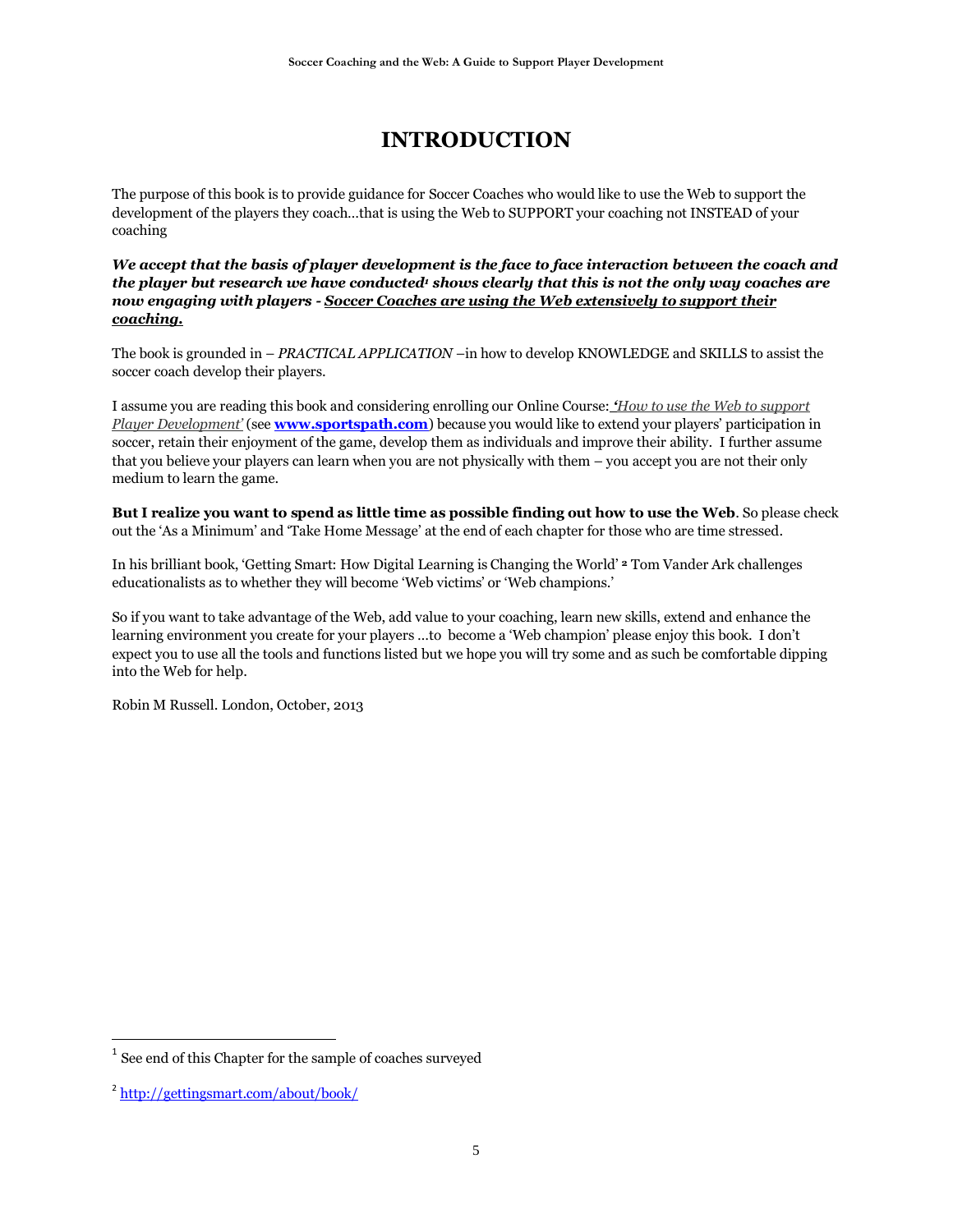#### **CHAPTER 1: Why use the Web to support Player Development?**

*As part of the research for this book we analyzed the results of our online survey from over 500 practicing Soccer Coaches <sup>3</sup> in Europe, Asia and North America. The top 5 reasons given by these coaches as to why they used the Web to support the development of their players were as follows:*

- 1.The Player is encouraged to take more OWNERSHIP of their own development.
- 2.It's an EXTENSION of the coaching session for the players.
- 3.An opportunity to REINFORCE MESSAGES when they are away from the coach.
- 4.It's an opportunity to provide ADDED VALUE to the coaching they receive from our club and this DIFFERENTIATES us from other clubs.
- 5.It maximizes the CONTACT TIME the coach has with the players.

In this book we will provide over 100 examples of how Soccer Coaches are using the Web to support their coaching: the examples provided are from all levels of Soccer (Grassroots, Recreational & Elite Youth Soccer as well as School, College and Professional Soccer) from both the male and female game from across the world. In this Chapter we aim to outline the following:

- The value of using the Web to support soccer coaching and player development.
- How this book and the companion Online Course develop skills for you to apply IMMEDIATELY!
- How the Web has become an integral part of our lifestyle and good practice in mainstream education.

#### **1. Benefits of Using the Web to support Player Development**

#### **10 Benefits for your Players**

- It's a SIMPLE, COST EFFECTIVE & CONVENIENT means of communication to ENGAGE them
- Gives them more RESPONSIBILTY for their own learning
- Can INSPIRE them to practice
- Helps make learning EXCITING its not PASSIVE
- Allows them to INTERACT with you and SHARE in a community with their teammates.
- PERSONALIZES their learning their personalized goals, homework and feedback
- You will be communicating with them in THEIR LANGUAGE as they will almost certainly use the Web ALREADY to support their general learning
- With ONLINE SUPPORT, players have the opportunity to gain knowledge through different MODES OF LEARNING
- Helps them recognize that learning is NOT A ONE TIME EVENT IT'S ONGOING!
- They can enjoy a FULL RANGE OF MEDIA– video, text, graphics, photos, audio & links to other sites.

 3 See end of this Chapter for the sample of coaches surveyed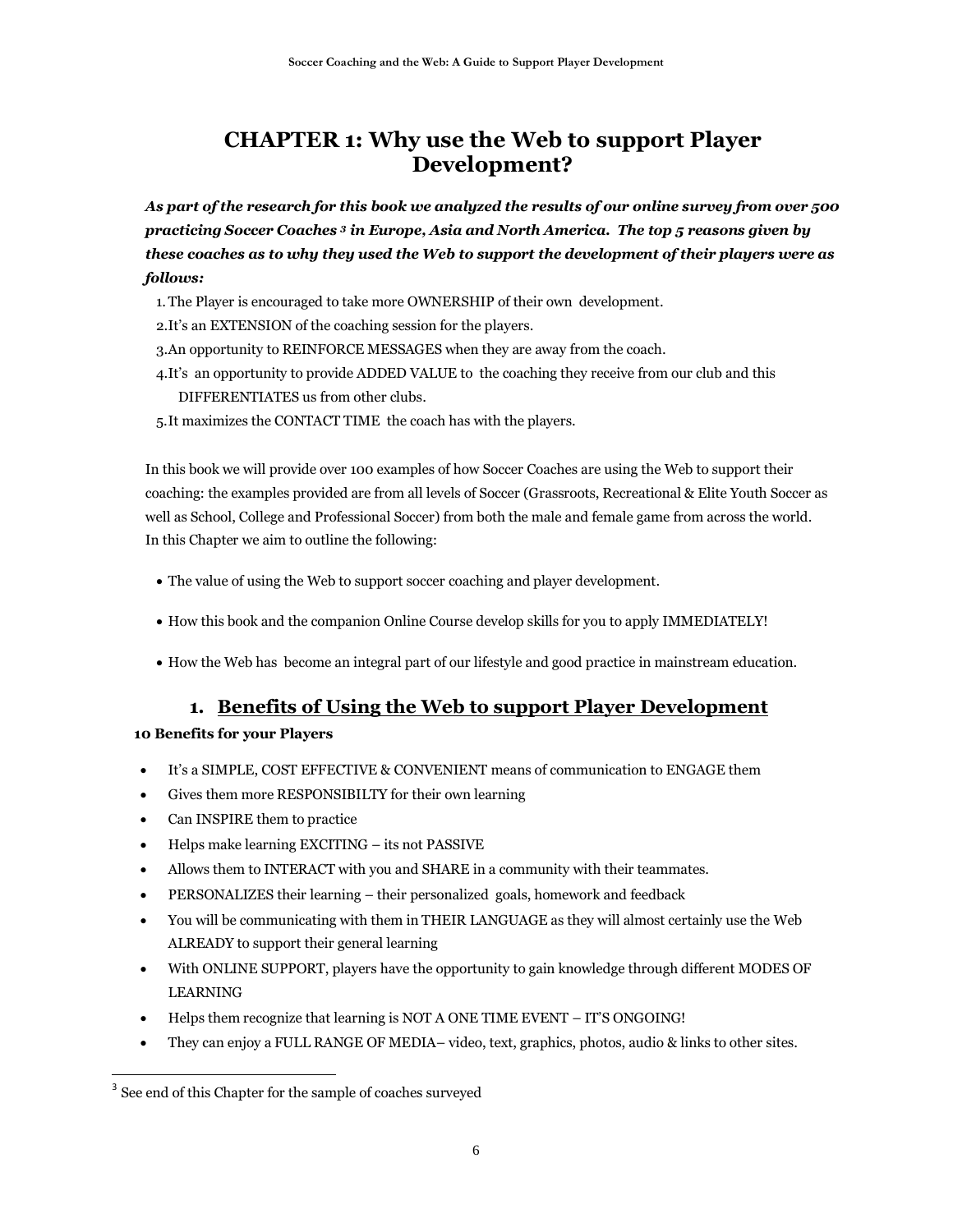#### **10 Benefits for you, the Coach**

- DIFFERENTIATES you as a modern coach who ADDS VALUE
- Maximizes CONTACT TIME with players to do what you do best set problems for your players and coach them
- EXTENDS your coaching philosophy
- Allows you to BLEND online support with face to face support
- Builds an online profile and NETWORK with other coaches GLOBALLY
- A simple, quick cost effective way to keep UP TO DATE
- ARCHIVES your material digitally to store and retrieve easily
- You can begin to SHARE and PUBLISH the material you have found and developed
- FLEXIBLE learning for you in 'chunks' where you can dip in and dip out
- EVALUATES your coaching and your coaching program.

#### **10 Benefits for your Club, School, College, Soccer Camp or Soccer Program**

- Adds VALUE to your Program players and parents are finding new ways to learn on their own
- Can Provide CONTENT for SPECIALISED PLAYERS e.g. Goalkeepers
- PARENTS will expect communication via the Web
- KEEPS IN TOUCH with parents and players you see irregularly e.g. select team players like ODP in the USA or players attending holiday courses
- BLENDS WITH ONLINE ADMINISTRATION as many clubs now have full online communication with players, parents & coaches
- COMMUNITY: help in building a network of players, parents and coaches who can support each other's learning through collaboration
- CAPTURES BEST PRACTICE video outstanding player performances and coaching practices from one era for subsequent generations
- It's USER FRIENDLY: The learner is less embarrassed to ask questions than in the classroom & allows for more opportunity for reflection, which is especially valuable for adult learning
- Provides material in other LANGUAGES as required
- DEVELOPS online learning revenues as premium content is developed.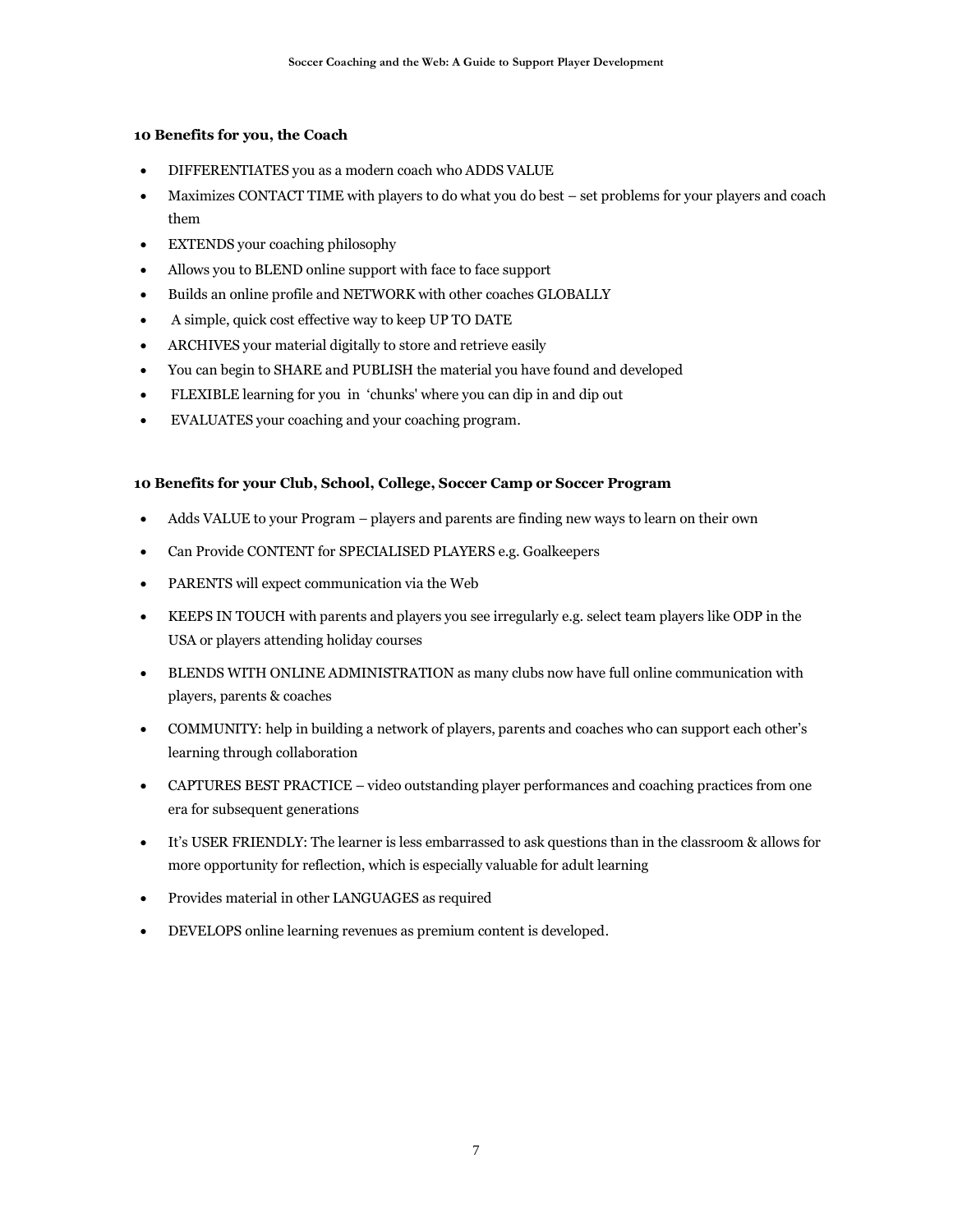# *References from coaches who use the Web*

#### **Paul Nevin, Senior Coach Aspire Academy, Qatar:**

*"The Web provides the ability to communicate with players: it offers additional contact time. I think the modern coach must embrace the use of technology and appreciate the way it can aid development."*

#### **Jason Blake, Youth Academy Director, Burnley FC, English Championship**

 *"I feel coaching is slowly catching up with modern methodologies, of which the use of technology to communicate is vital in the modern age for players, parents and staff."* 

*The Web is not going to go away! It's here to stay and will only get bigger.*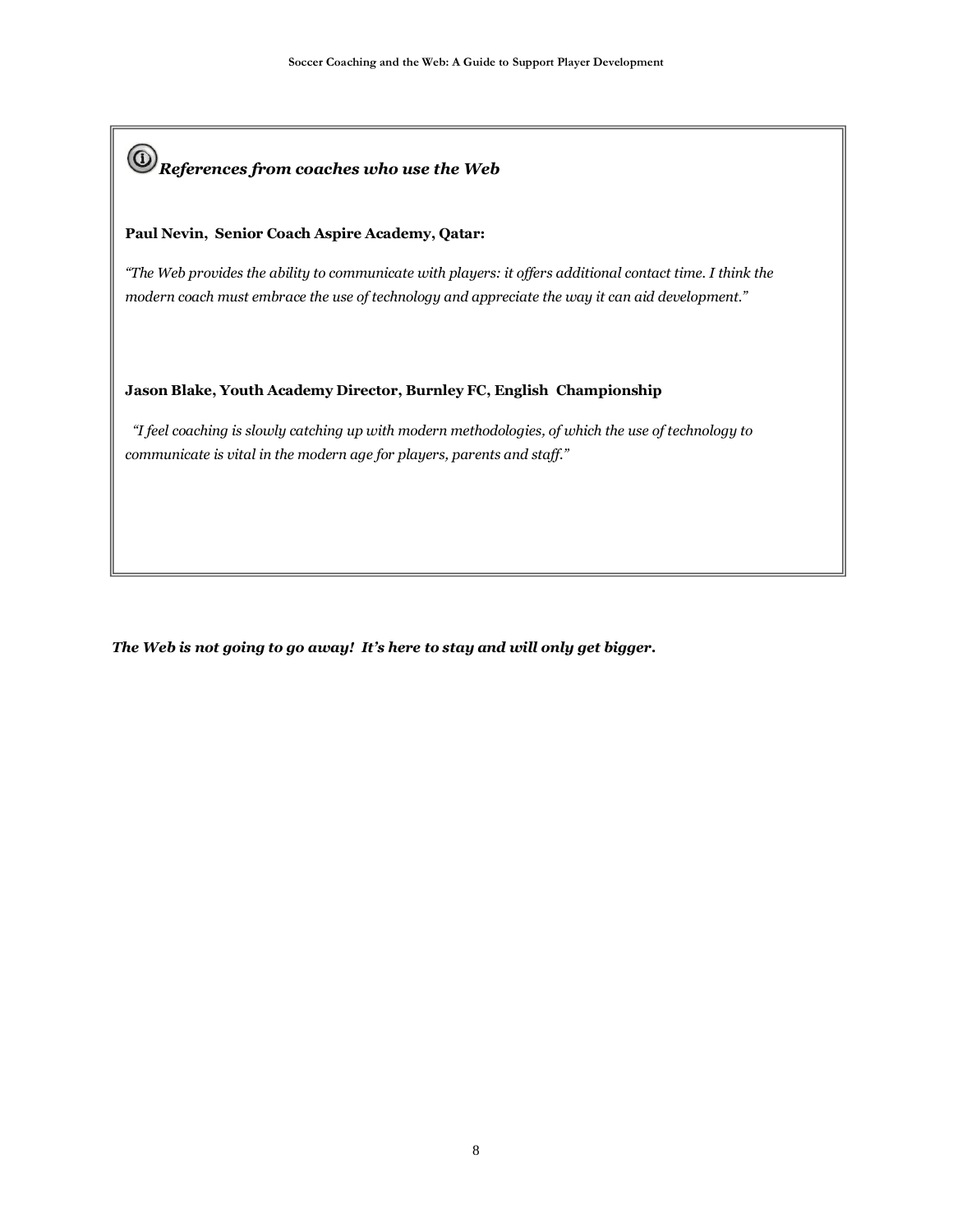#### **2. How this book and our Online Course will help to meet your needs**

This book will help you gain the KNOWLEDGE to use the Web – help you KNOW ABOUT how to use the Web. Our Online Course will help you learn the SKILLS to use the Web – RELEVANT SKILLS which you can put into use immediately: the KNOW HOW of using the Web to help player development.

*Implicit in the Online Course is that learners wish to develop a simple digital resource (e.g. a blog or a Facebook page) to share content with their players.*

#### **Which topics will be covered?**

This book will help you KNOW ABOUT the topics listed below, whilst on completion of the Online Course you will have learnt how to employ the appropriate Web TOOLS to use these skills:

#### **1. Capturing and Organizing Knowledge**

- Capturing Knowledge:
	- Developing a Network of Trusted Colleagues
	- How to use Content Monitoring, Notification Services, Screen Capture and Notetaking software
	- How to use RSS, Feed Readers and Newsletters
	- How to use Search Engines to identify specialist Websites
	- The value of Amazon Kindle and Free PDFs
- Organizing Knowledge:
	- How to manage Bookmarking, Social Bookmarking and Tagging to add, annotate, edit and share Web content
	- How to use File Sharing and Session Planners

#### **2. Sharing Knowledge Part A: : Your Digital Resource/ Virtual Learning Environment (VLE)**

- The benefits of having a VLE
- Establishing the needs of your players (and if appropriate their parents)
- Developing a Content Plan and Choosing a VLE : Exploring the options available the tools coaches are using for their VLE
- **3. Sharing Knowledge Part B: Using Online Video– 'the game changer' –and Photos**
	- The Benefits of using Online Video
	- Sourcing and Shooting your own Video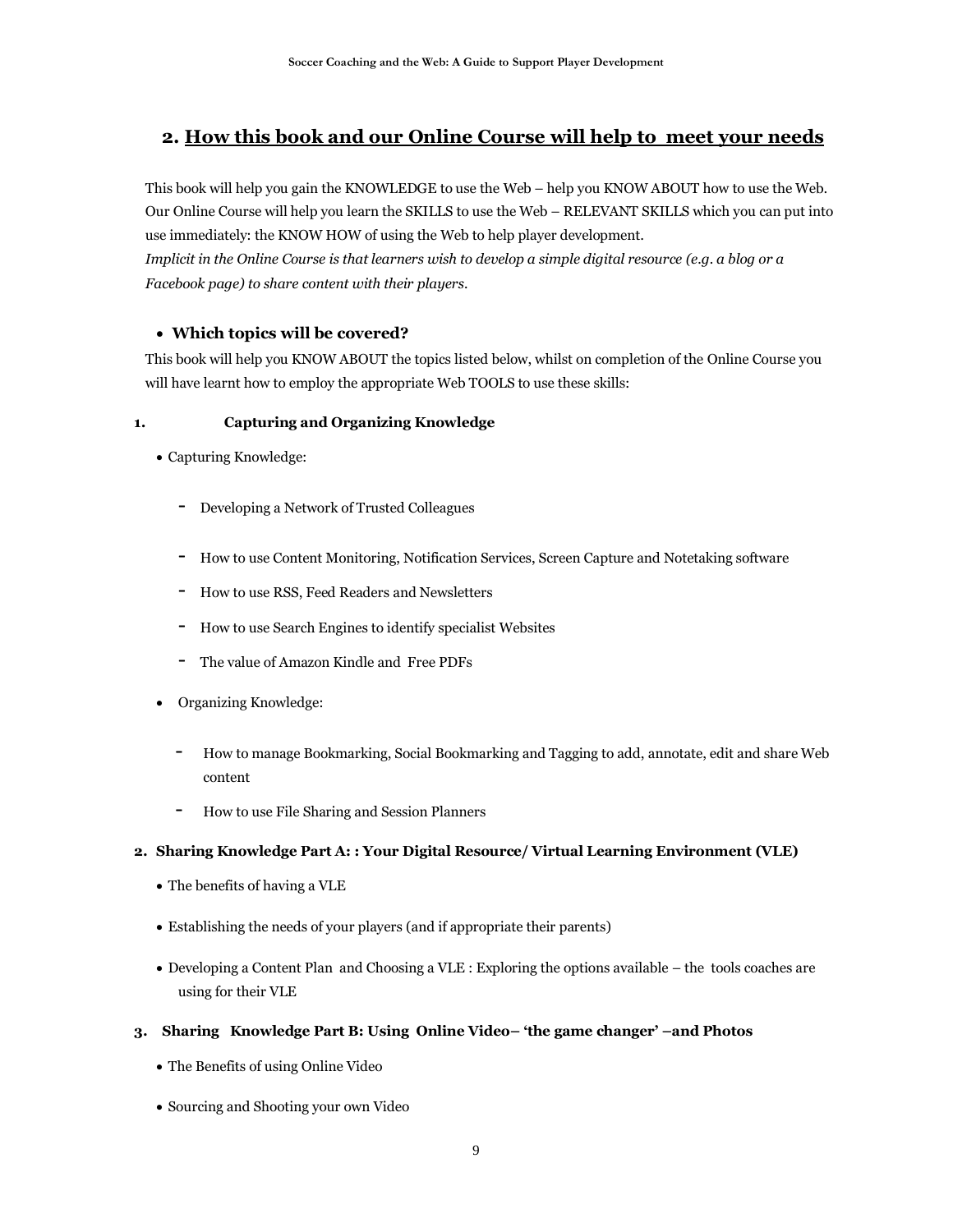- Using YouTube
- Screen Capture & Screencasting
- Sequencing, Simple Editing and Annotating Video
- Hosting and Embedding Video

#### **4. Sharing Knowledge Part C : Maximizing the use of your VLE**

- Developing a Plan for your VLE to meet player needs which is compatible with your learning philosophy
- Engaging and Inspiring your players
- Personal Goal Setting in relation to age and playing position
	- Priming and Preparing for Practice: players are 'ready' & 'set' for the next session
	- Consolidation after Practice online skills tests, quizzes to test learning
	- Homework including problem solving and 'Flipping' the Coaching Session
	- Recording & Recognizing Progress including Online Merit Awards & Badges
	- Evaluating Performance and providing Personal Feedback for players

#### **5. Specifically Mobile**

- How Mobile and Apps can support Player Development
- A Review of Appropriate Apps for Soccer Coaches
- How to use Micro Blogging (e.g. Twitter)
- How to use Infographics

#### **How will these topics be delivered through the Online Course?**

The Online Course is based on the assumption that learners wish to develop a VLE (or improve an existing VLE) and as such all learners are provided with ongoing, frequent support and feedback which include the following services:

- How to do Video Tutorials
- Webinars from Experts in using the Web to support soccer coaching
- Individual discussions with your tutor via Skype/ Google Hangout
- Archive of examples of Good Practice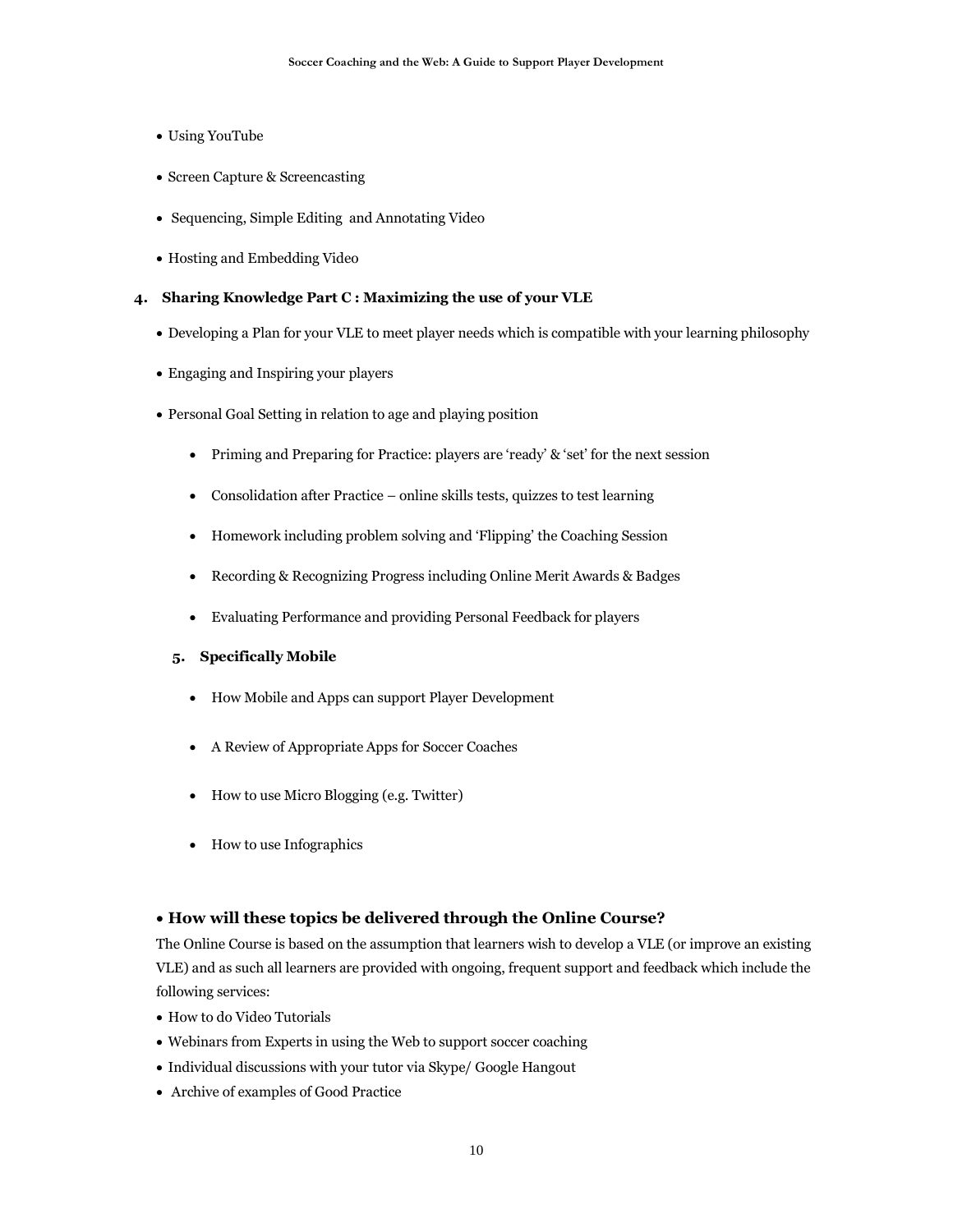- Access to the online discussion forum and community of learners who are developing their VLE 's
- Case Study Reviews
- An Individual Review and PERSONAL FEEDBACK of the VLE you have created.

*This course is therefore focused on the learners doing things and getting frequent feedback.*

- The Online Course –including the development of your VLE will take a minimum of 15 hours to complete.
- To provide effective feedback and ongoing support a limited number of learners are accepted on to this course each month. Learners are expected to complete the course and develop their VLE within 3 months of enrolling - this will therefore require a commitment by the learners of approximately 75 minutes per week for the 3 month period.
- For more details of the Online Course please go to: **[www.sportspath.com](http://www.sportspath.com/)**

#### **6. Perceived Problems and Suggested Solutions**

| <b>Perceived Problem</b>  | <b>Our Solution</b>                                                         |
|---------------------------|-----------------------------------------------------------------------------|
|                           |                                                                             |
| I am not sure how to get  | Read the rest of this book + improve your                                   |
| started and I don't       | knowledge of computer and internet terms with this                          |
| understand the words used | online dictionary and search engine dedicated to                            |
| to describe Web functions | technology definitions http://www.webopedia.com/                            |
|                           |                                                                             |
| I will look stupid        | Not if you follow our Step-by-Step Guide in this                            |
|                           | book, which you can progress by yourself at your                            |
|                           | own pace. Remember - we all started out as novices!                         |
|                           |                                                                             |
| My Players don't have     | Check how much access they may have at school,                              |
| access to the Web         | home or at their work. Check with the players                               |
|                           | parents to see if there is internet access at home                          |
|                           |                                                                             |
| <b>Perceived Problem</b>  | <b>Our Solution</b>                                                         |
| My Players have access to | Use Video, Photos, Graphics and translate text via                          |
|                           |                                                                             |
| the Web but with limited  | Free Web Based Translation Services                                         |
| English                   |                                                                             |
| I work with young players | Check with their parents to see how much access                             |
| $(9-12 \text{ year old})$ | to the Web they are allowed                                                 |
|                           |                                                                             |
| I have problems working   | Go to Google or Yahoo and type in as a sentence                             |
| out how to work things on | the problem you have in the space for 'Search' and                          |
| my computer and on the    |                                                                             |
|                           |                                                                             |
| Web                       | then press 'Search'. Be Persistent in finding a<br>solution to your problem |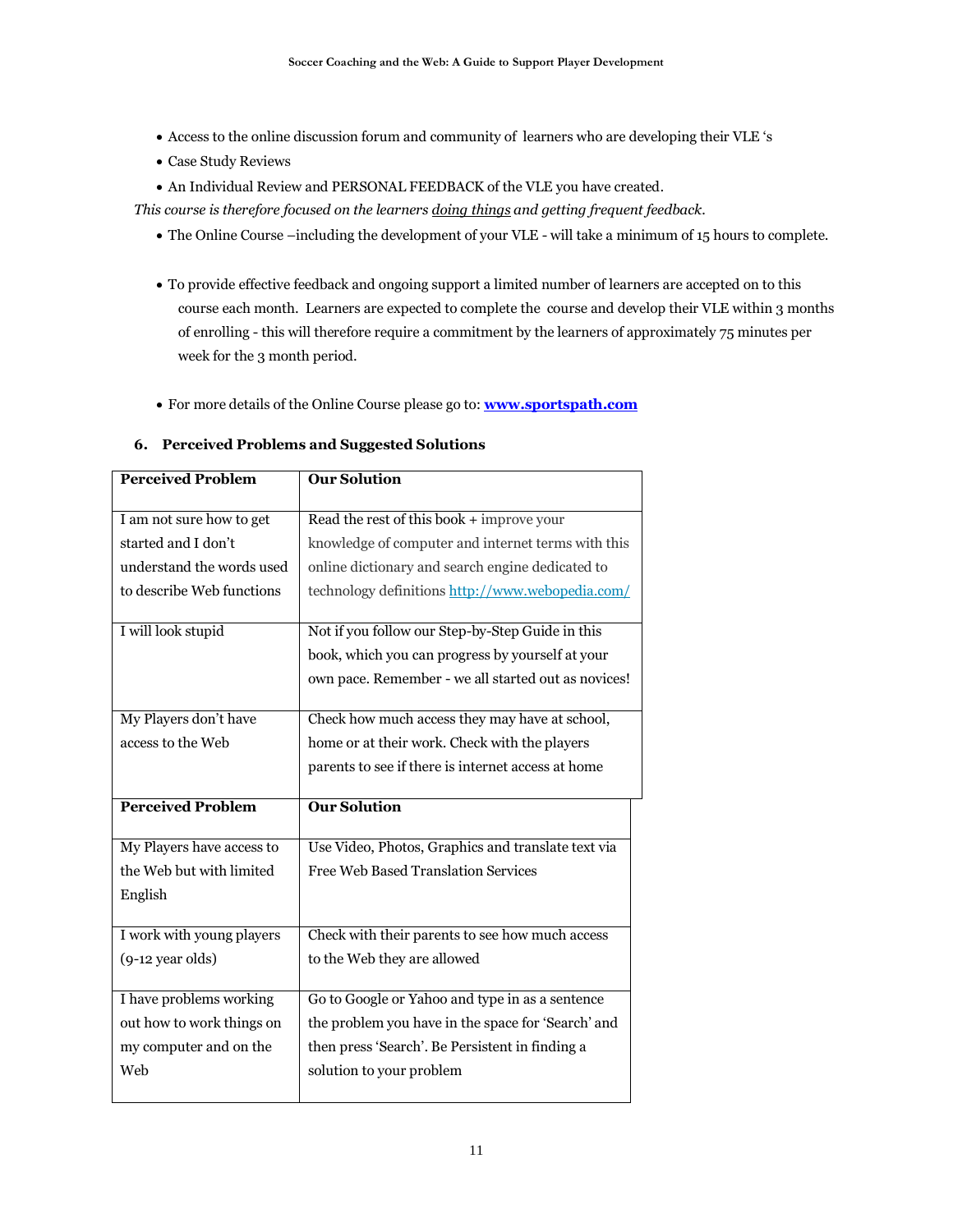| Not part of my job              | Increasingly people are finding out that             |
|---------------------------------|------------------------------------------------------|
|                                 | integrating Web use into the 'job' not only          |
|                                 | produces better results but it's more time efficient |
|                                 |                                                      |
| I don't have the time           | Time Management – use the Web little & often         |
|                                 | but for specific purposes                            |
|                                 |                                                      |
| There are just so many          | Read the rest of this book for recommendations       |
| different tools - how do you    | from other Soccer Coaches                            |
| know which to use?              |                                                      |
|                                 |                                                      |
| I am worried about spam,        | Look up 'Virus Protection' in your search engine     |
| computer viruses                | quickly!                                             |
|                                 |                                                      |
| There is too much material      | Then this book and our Online Course are for you!    |
| on the Web. It's too            |                                                      |
| complicated. I don't see        |                                                      |
| the point of it. It's difficult |                                                      |
| to understand how the           |                                                      |
| Web will help me as a           |                                                      |
| Soccer Coach                    |                                                      |
|                                 |                                                      |

Do you think you are too old? The best coaches have always been innovators as witnessed by these two 'youngsters:'

Jerry Panek, born in 1946, former US National Team player, former Head Soccer Coach at Marquette University and currently Director of Coaching for Milwaukee Kickers Soccer Club, Wisconsin, USA. Amongst many innovations Jerry started a Facebook Group for the 200+ coaches at his club.

#### *"I want 'my coaches' to get out of the system of using drills. I like them to teach how to play the game: communication with players the modern way - via email & Facebook network group"*

Tony Waiters, born 1937, former England International, coach at Liverpool FC and Head Coach for the Canadian National Team when they qualified for the FIFA World Cup in 1986 and the quarter finals of the Olympic Football Tournament in 1994. A National Staff Coach for NSCAA and US Soccer, founder of World of Soccer 4, Byte Size Coaching<sup>5</sup> and currently Technical Director of Cliff Avenue Soccer Club, Burnaby, British Columbia.

 $\overline{a}$ 

<sup>4</sup> <http://www.worldofsoccer.com/>

<sup>5</sup> <http://www.bytesizecoaching.com/>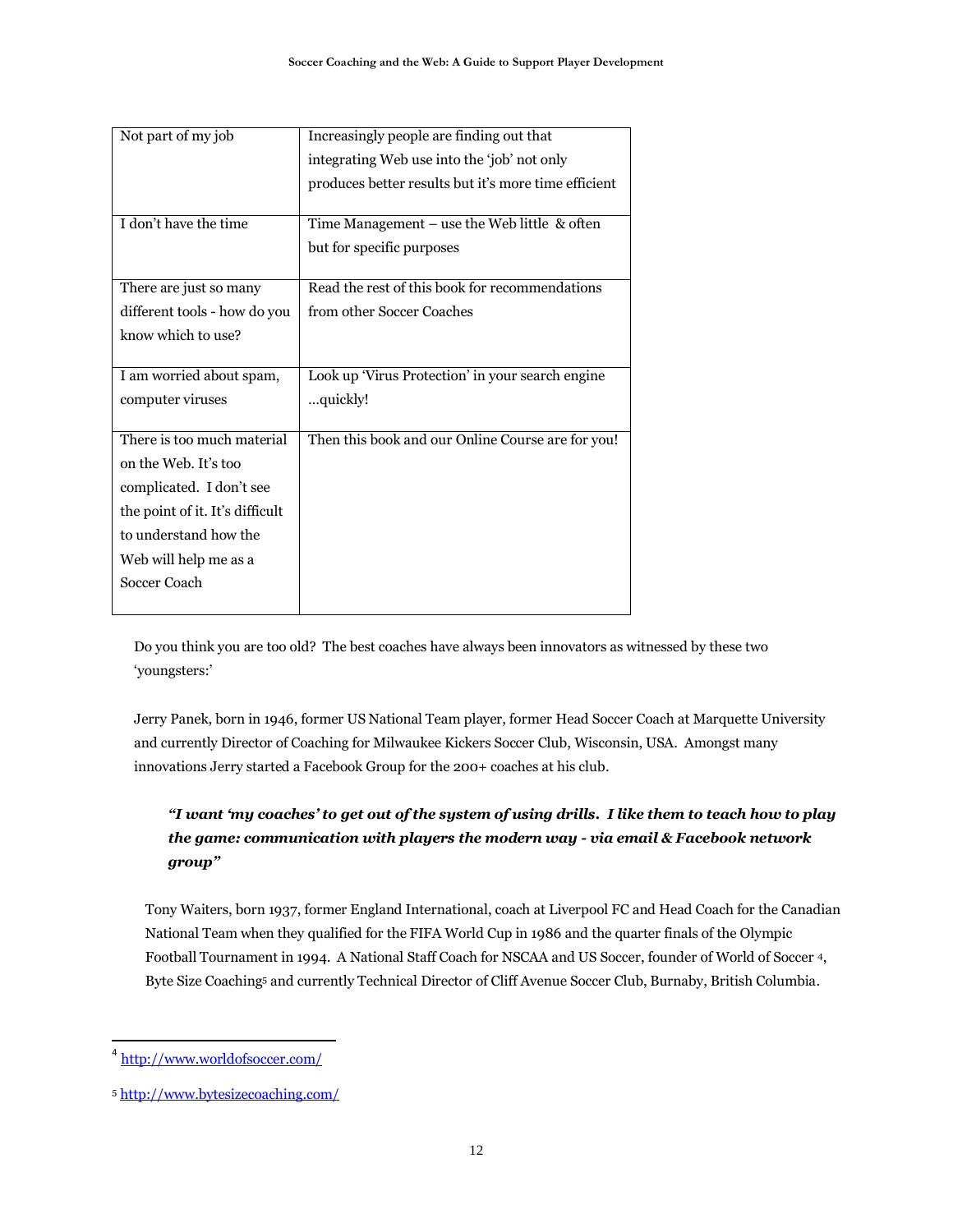#### *"The Soccer Club website has become the Club House for community soccer organizations! As a Technical Director working in a community soccer club, the internet now provides communication tools that have only become universally accepted in the past decade"*

So the biggest barriers to developing your skills on the Web are commitment and imagination …not age!

#### **7. The Web**

In 2013 it was reported<sup>6</sup> that 2.5 billion people in the world had access to the internet: this represents usage levels of over 66% in Europe, 80 % in North America and roughly a third of the world's population as a whole. KPCB estimated<sup>7</sup> that 34% of the total population of the world had access to the internet growing at 8% per year.

#### *Education*

The Web is now a very accepted support tool in general education. PERSONALISED learning with PERSONAL GOALS, PERSONALISED LEARNING PLANS and PERSONALISED FEEDBACK are common features students expect from their teachers. This trend has been accelerated as the role of the teacher has moved from an Instructor (the 'sage on the stage') to a Facilitator ('a guide on the side'). It is reported that:

- 97 % of schools in the EU<sup>8</sup> and 93 % of schools in the USA<sup>9</sup> have broadband internet connection
- In 2010 more than  $\frac{1}{4}$  of all high school students and over 20% of middle school students in the USA took at least one class online and these trends are likely to increase
- Music Education has embraced the Web. View this list of free Websites to support the development of musicians. 10

#### *Lifestyle*

According to eMarketer <sup>11</sup> in 2013 Americans – for example – will spend more time online or using computerized media than watching TV.From and our observation of current lifestyles and the data shown below (from July 2013), it is not unreasonable to assume that the Web has plays a significant part in the lives of the players you coach. In addition the Web is increasingly used to connect players (and their parents) to their soccer club for administrative

 $\overline{a}$ <sup>6</sup> <http://www.internetworldstats.com/stats.htm>

<sup>7</sup> <http://www.slideshare.net/kleinerperkins/kpcb-internet-trends-2013>

<sup>8</sup> <http://insight.eun.org/ww/en/pub/insight/policy/policies/benchmarking2006.htm>

<sup>&</sup>lt;sup>9</sup> <http://nces.ed.gov/fastfacts/display.asp?id=46>

<sup>&</sup>lt;sup>10</sup> <http://www.educatorstechnology.com/2012/08/free-teaching-music-websites.html>

<sup>11</sup> <http://www.emarketer.com/Article/US-Time-Spent-on-Mobile-Overtake-Desktop/1010095>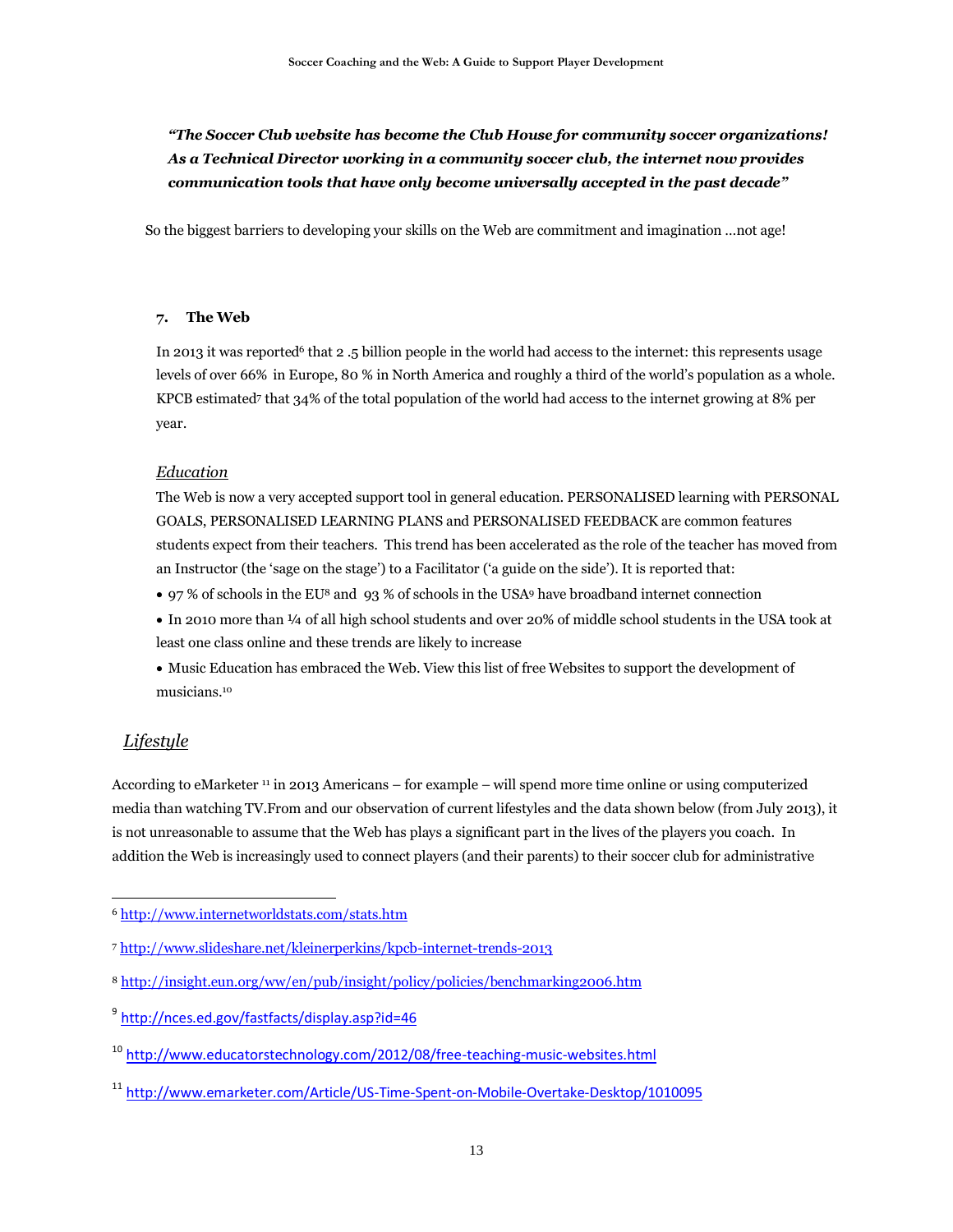purposes e.g. details of games and practices.

- 1.1 billion Facebook users<sup>12</sup>
- YouTube 1 billion users  $\&$  4 billion views a day<sup>13</sup>

Suggested Task 1: Try asking your players these questions

- 1. How do they access the Web? Via mobile, tablet, PC?
- 2. Where do they access the Web? Home, School, Work, on the move?
- 3. When do they access? What time of day? How often?
- 4. What do they access? –Which social networks are they members of?
- 5. Why do they access? What are their top 3 reasons for using the Web?
- 6. Who accesses the Web? are there different patterns in your team?

#### **Take Home Message**

 $\left| \Omega \right\rangle$ 

 $\overline{a}$ 

**To be a 'Web Champion' - an expert in coaching with technology:**

- **1. Find out More & Develop Knowledge: Read the rest of this book to understand the words used in Web education.**
- **2. Develop Your Professional Competences: Enroll on our Online Course.**

**'How to Use the Web to support Player Development' go t[o www.sportspath.com](http://www.sportspath.com/) for more details.**

**3. Keep up to Date: Subscribe to our free Newsletter.**

**N.B. To be a Web 'Victim'- you don't need to do anything!!**

<sup>&</sup>lt;sup>12</sup> <http://expandedramblings.com/index.php/by-the-numbers-17-amazing-facebook-stats/>

<sup>13</sup> <http://expandedramblings.com/index.php/by-the-numbers-a-gigantic-list-of-google-stats-and-facts/>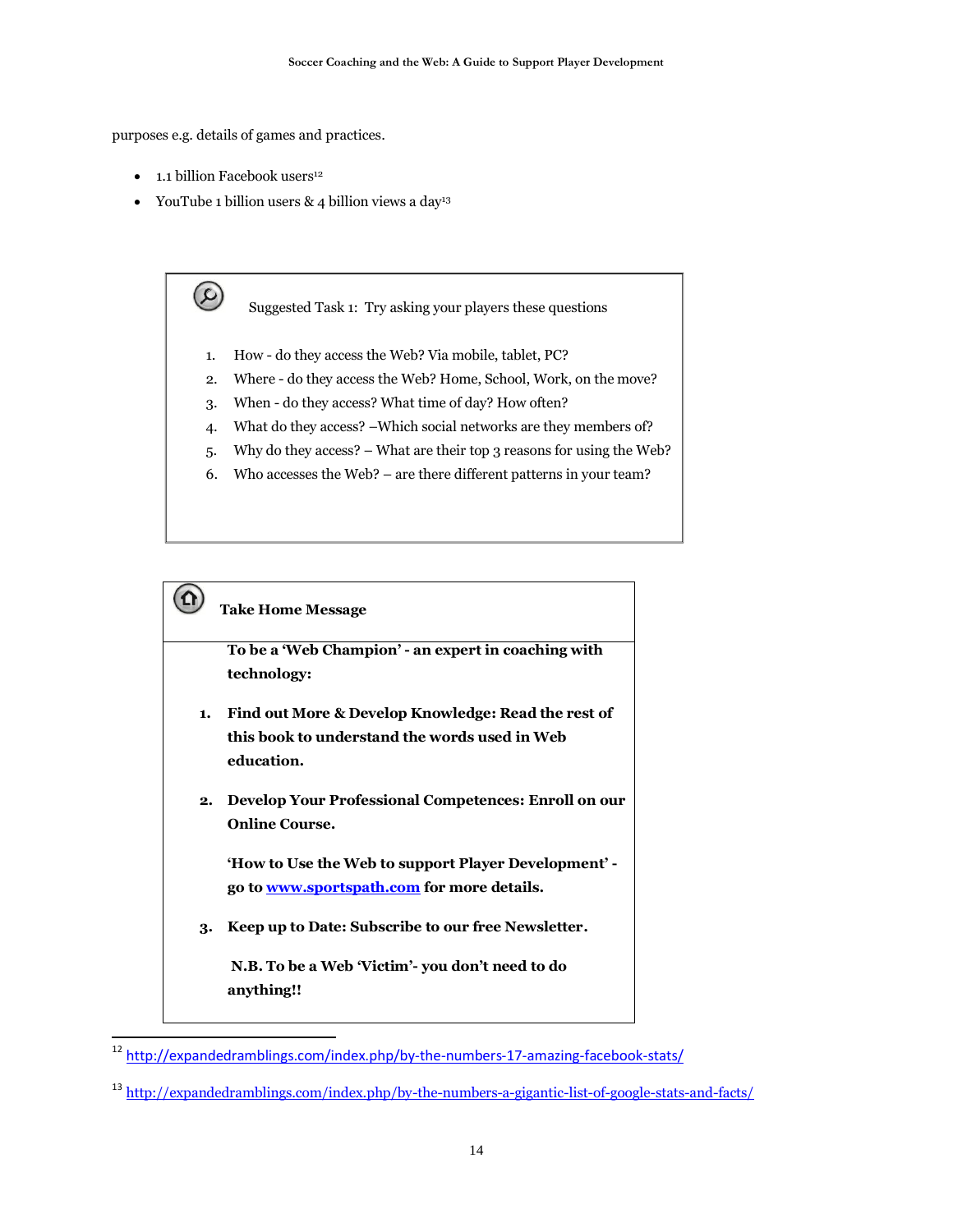The leading Sports Psychologist, Jeremy Snape<sup>14</sup> highlights the value of turning weaknesses into strengths and noted that: *'people change when the danger of standing still is greater than their discomfort of learning new skills.'*

> $\bigoplus$  Research of Soccer Coaches quoted in this book represents the results of over 500 responses to online questionnaires completion by the following groups:

- Students of the LMA School of Football Management Courses
- Members of the National Soccer Coaches Association of America (NSCAA)
- Licensed Coaches in Finland

In addition research was conducted with members of the 2013 NSCAA Advanced Director of Coaching Course and the Icelandic FA/ UEFA 'A' Licence Course

 $\overline{a}$ 

<sup>14</sup> <http://www.thesportingedge.co.uk/default.asp>